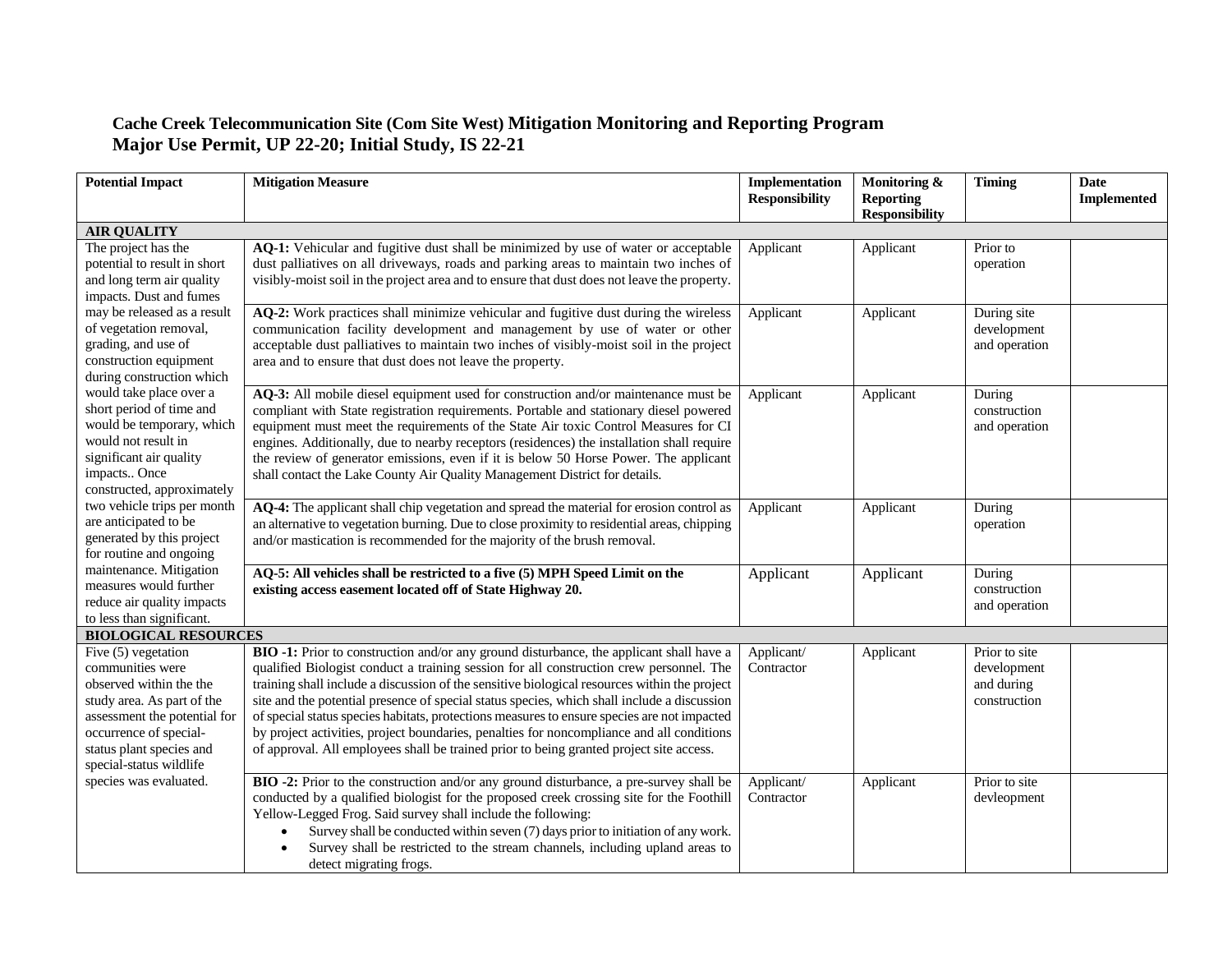|                                                                                              | If any Foothill Yellow-Legged Frog are found within the survey area<br>$\circ$<br>and/or the construction disturbance zones, the applicant shall halt all<br>construction activities and contact the CDFW immediately and site-<br>specific mitigations measure shall be developed to avoid take,<br>including minimizing disturbance to the Foothill Yellow-Legged<br>Frog.<br>If no frogs are detected during the pre-construction and/or ground<br>$\circ$<br>disturbance areas, construction related activities may proceed without<br>further requirements.<br>The designated Biologist shall remain onsite daily while construction and/or ground<br>disturbance activities are taking place to minimize any potential impacts to the Foothill                                                                                                                                                                                                                 |                          |           |                                                            |
|----------------------------------------------------------------------------------------------|----------------------------------------------------------------------------------------------------------------------------------------------------------------------------------------------------------------------------------------------------------------------------------------------------------------------------------------------------------------------------------------------------------------------------------------------------------------------------------------------------------------------------------------------------------------------------------------------------------------------------------------------------------------------------------------------------------------------------------------------------------------------------------------------------------------------------------------------------------------------------------------------------------------------------------------------------------------------|--------------------------|-----------|------------------------------------------------------------|
|                                                                                              | Yellow-Legged Frog.<br>BIO-3: Prior to the construction and/or any ground disturbance, the applicant shall<br>submit the Pre-Construction Survey Report and Daily On-site Monitoring Reports to the<br>CDFW within thirty (30) days of reviewing final report. Additionally, a copy shall be<br>submitted to the Community Development Department within 30 days of obtain such<br>report.                                                                                                                                                                                                                                                                                                                                                                                                                                                                                                                                                                           | Applicant/<br>Contractor | Applicant | Prior to site<br>development,<br>during<br>construction    |
|                                                                                              | BIO-4: Any oak tree larger than five (5) inches in diameter at breast height (DBH) that<br>is removed as part of the project shall be replanted/replaced at a ratio of three (3) to one<br>(1) for each oak tree removed. Any replanted/replaced oak tree shall be monitored until<br>permanently established in accordance.<br>An Oak Mitigation Plan shall be submitted to the Community Development<br>$\bullet$<br>Department for review and approval. Said plan shall identify trees to be<br>removed including size of tree, a replanting schedule, Plant Protection Plan,<br>Irrigation Plan and take into account the current drought conditions and<br>optimal time for planting.<br>Tress shall be monitored for a minimum of three (3) years and maintained an<br>80% survival rate. If the survival rate drops below 80%, applicant shall replace<br>and/or replant additional tress. If necessary, changes shall be made to the Oak<br>Mitigation Plan. | Applicant/<br>Contractor | Applicant | Prior to site<br>development<br>and during<br>construction |
| <b>CULTURAL / GEOLOGICAL RESOURCES</b>                                                       |                                                                                                                                                                                                                                                                                                                                                                                                                                                                                                                                                                                                                                                                                                                                                                                                                                                                                                                                                                      |                          |           |                                                            |
| Disturb an archaeological<br>resource or human remains<br>during construction<br>activities. | CUL-1: Should any archaeological, paleontological, or cultural materials be<br>discovered during site development, all activity shall be halted in the vicinity of the<br>find(s). The local overseeing Tribe(s) shall be notified, and a qualified archaeologist<br>retained to evaluate the find(s) and recommend mitigation procedures, if necessary,<br>subject to the approval of the Community Development Director. Should any human<br>remains be encountered, they shall be treated in accordance with Public Resources<br>Code Section 5097.98 and with California Health and Safety Code section 7050.5.                                                                                                                                                                                                                                                                                                                                                  | Applicant                | Applicant | During site<br>development                                 |
|                                                                                              | CUL-2: All employees shall be trained in recognizing potentially significant artifacts<br>that may be discovered during the ground disturbance. If any artifacts or remains are<br>found, the local tribe shall immediately be notified; a licensed archaeologist shall be<br>notified, and the Lake County Community Development Director shall be notified of<br>such finds.                                                                                                                                                                                                                                                                                                                                                                                                                                                                                                                                                                                       | Applicant                | Applicant | Prior to site<br>development                               |
|                                                                                              | CUL-3: In the event that human remains are uncovered during site disturbance, the<br>applicant's contractors shall (1) notify the affected Tribe; (2) contact an archaeologist to<br>supervise the removal; (3) contact the Lake County Sheriff's Office, and (4) contact the                                                                                                                                                                                                                                                                                                                                                                                                                                                                                                                                                                                                                                                                                        | Applicant                | Applicant | During site<br>development                                 |